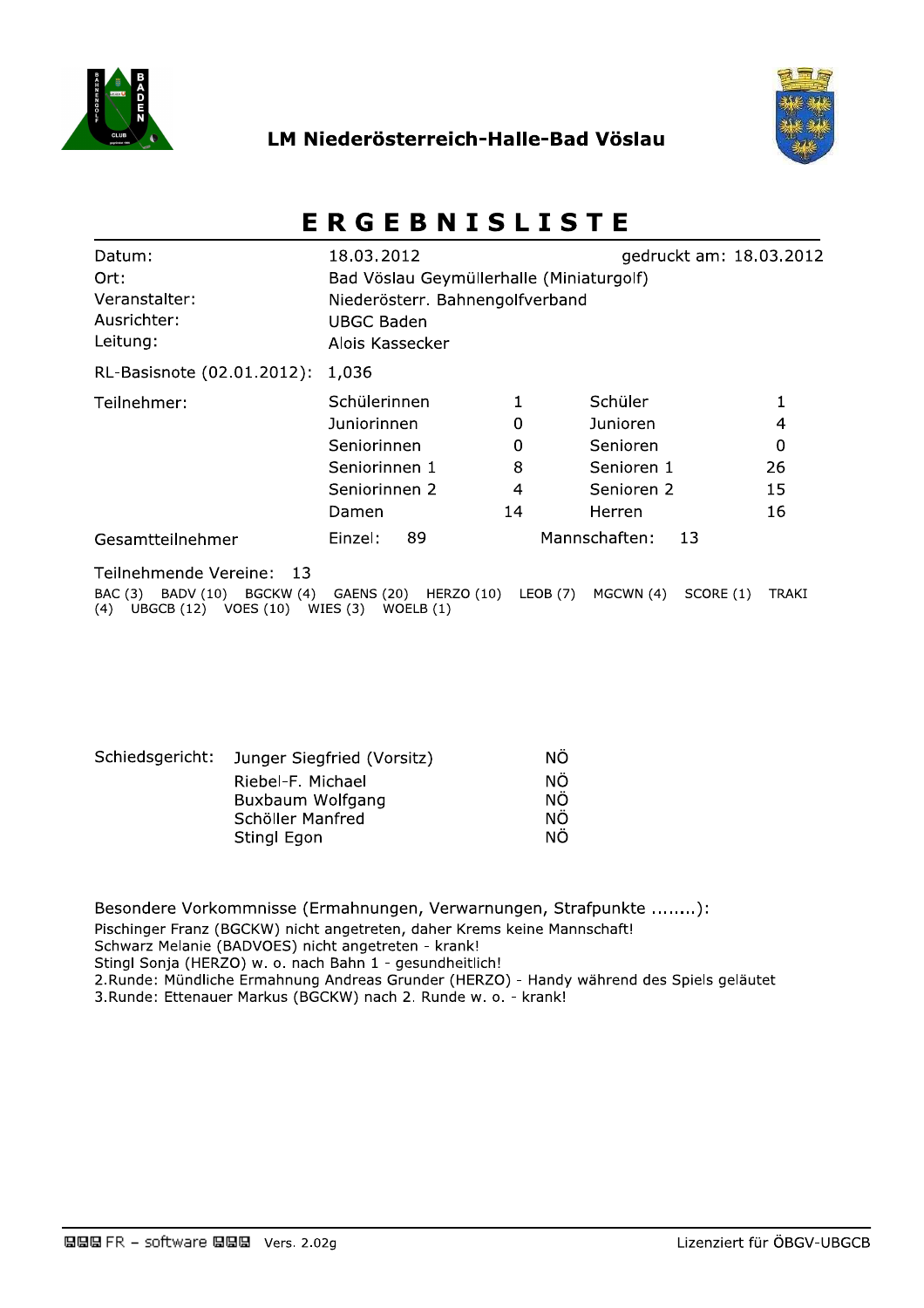## Kategorie: Gemischte Junioren

|    | Rg. Name               | Liz. | Verein       | Land | Kat. Score |           |       |        |      | Summe Stg. Schnitt |    |        |  |
|----|------------------------|------|--------------|------|------------|-----------|-------|--------|------|--------------------|----|--------|--|
|    | Hajek Dominik          | 116  | LEOB         | ΝÖ   | мĸ         | <b>22</b> | - 23  | - 24   | - 22 | 91                 | 2  | 22,750 |  |
|    | Grossmann Matthias     | 1103 | BADV         | ΝÖ   | MJ         | 22.       | -23.  | -20    | -26  | 91                 | 6  | 22,750 |  |
|    | Flicker Manuel         | 150. | <b>HERZO</b> | ΝÔ   | MJ         | 25.       | - 22. | - 24   | - 23 | 94                 | 3  | 23,500 |  |
|    | Mittermeier Alexander  | 237  | <b>GAFNS</b> | ΝÔ   | MJ         | 30.       | -26-  | - 25 - | - 25 | 106                | 5. | 26.500 |  |
| 5. | Zechmeister Manuel     | 177  | <b>HERZO</b> | NO.  | MJ         | 24.       | -28   | - 27   | -35  | 114 11             |    | 28,500 |  |
| 6. | Reissner Lisa-Kathrina | 923  | <b>MGCWN</b> | ΝÖ   | WK         | 47        | 38    | 44     | 40   | 169                | 9  | 42,250 |  |

## Kategorie: Seniorinnen 2

| Rg. Name           |     | Liz. Verein | Land Kat. Score |                |             |             | Summe Stg. Schnitt |     |        |
|--------------------|-----|-------------|-----------------|----------------|-------------|-------------|--------------------|-----|--------|
| Dernitzky Brigitte |     | 324 GAENS   | NÖ.             | W2             | 22 20 29 26 |             | 97                 | 9   | 24,250 |
| Widek Renate       |     | 288 UBGCB   | NÖ.             | W2             | 27 24 25 26 |             | $102 \t3$          |     | 25,500 |
| 3 Feiwickl Helga   |     | 793 HERZO   | NO.             | W2             |             | 29 26 24 27 | <b>106</b> 5       |     | 26.500 |
| Mathais Maria      | 869 | BGCKW       | NÕ.             | W <sub>2</sub> | 24 25 33 24 |             | 106                | - 9 | 26.500 |

# Kategorie: Senioren 2

|    | Rg. Name             |      | Liz. Verein  | Land | Kat.           | Score           |    |    |    |     |    | Summe Stg. Schnitt |
|----|----------------------|------|--------------|------|----------------|-----------------|----|----|----|-----|----|--------------------|
| 1  | Lechner Erwin        |      | 147 GAENS    | ΝÖ   | M2             | 23              | 25 | 20 | 25 | 93  | 5  | 23,250             |
| 2  | <b>Balek Harald</b>  |      | 228 GAENS    | NO.  | M2             | 24              | 25 | 26 | 21 | 96  | 5  | 24,000             |
| 3. | Sigmund Ernst        | 2169 | <b>WOELB</b> | ΝO   | M2             | 23              | 28 | 23 | 25 | 99  | 5  | 24,750             |
|    | Ganneshofer Konrad   |      | 162 BAC      | ΝÖ   | M2             | 29              | 22 | 25 | 23 | 99  | 7  | 24,750             |
| 5. | Soucek Gustav        | 728  | TRAKI        | NO.  | M2             | 26              | 25 | 24 | 26 | 101 | 2  | 25,250             |
| 6  | Dallinger Walter     |      | 1137 GAENS   | ΝÖ   | M2             | 32              | 25 | 28 | 27 | 112 | 7  | 28,000             |
| 7  | Kazinota Adalbert    | 32   | BAC          | NO.  | M2             | 25              | 29 | 30 | 30 | 114 | 5  | 28,500             |
| 8  | Bayer Josef          |      | 874 VOES     | NO.  | M2             | 24              | 30 | 27 | 34 | 115 | 10 | 28,750             |
| 9  | Perischa Eduard      |      | 1487 LEOB    | ΝÖ   | M2             | 27              | 29 | 28 | 33 | 117 | 6  | 29,250             |
| 10 | Nakowitsch Siegfried | 847  | BAC          | ΝÖ   | M2             | 36              | 23 | 36 | 28 | 123 | 13 | 30,750             |
| 11 | Eidler Ernst         |      | 580 VOES     | NO.  | M2             | 37              | 35 | 34 | 36 | 142 | 3  | 35,500             |
|    | Dittrich Leopold     |      | 18 GAENS     | NO.  | M2             | 36              | 35 | 31 | 40 | 142 | 9  | 35,500             |
| 13 | Kiraly sen. Leo      |      | 3053 VOES    | NO.  | M <sub>2</sub> | 45              | 36 | 32 | 39 | 152 | 13 | 38,000             |
| 14 | Lienhop Eberhard     |      | 197 GAENS    | NÓ   | M2             | 40              | 40 | 40 | 41 | 161 | 1  | 40,250             |
| 15 | Pischinger Franz     | 1717 | <b>BGCKW</b> | ΝÔ   | M2             | 126 126 126 126 |    |    |    | 504 | 0  | 126,000            |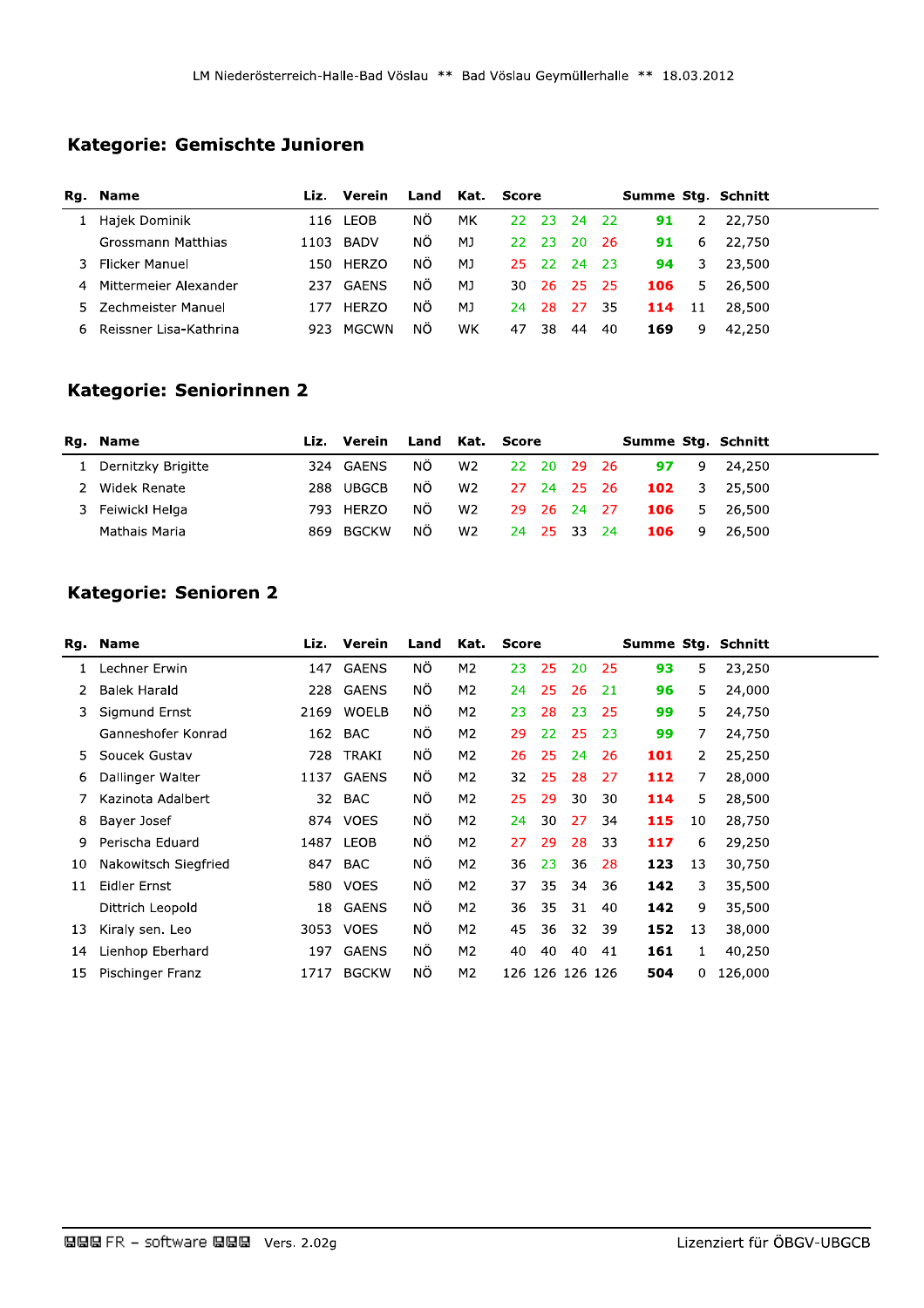|              |                                  | LM Niederösterreich-Halle-Bad Vöslau ** Bad Vöslau Geymüllerhalle ** 18.03.2012 |              |      |      |              |    |    |    |     |    |                              |
|--------------|----------------------------------|---------------------------------------------------------------------------------|--------------|------|------|--------------|----|----|----|-----|----|------------------------------|
|              |                                  |                                                                                 |              |      |      |              |    |    |    |     |    |                              |
|              | Kategorie: Seniorinnen 1         |                                                                                 |              |      |      |              |    |    |    |     |    |                              |
|              |                                  |                                                                                 |              |      |      |              |    |    |    |     |    |                              |
|              |                                  |                                                                                 |              |      |      |              |    |    |    |     |    |                              |
|              |                                  |                                                                                 | Liz. Verein  | Land | Kat. | <b>Score</b> |    |    |    |     |    |                              |
| $\mathbf{1}$ | Rg. Name<br>Trutschnig Franziska | 2273                                                                            | GAENS        | ΝÖ   | W1   | 21           | 25 | 24 | 20 | 90  | 5  | Summe Stg. Schnitt<br>22,500 |
| 2            | Reiländer Eva                    |                                                                                 | 248 BADV     | ΝÖ   | W1   | 25           | 22 | 20 | 25 | 92  | 5  | 23,000                       |
| 3.           | Pajer Petra                      | 416                                                                             | LEOB         | ΝÖ   | W1   | 24           | 27 | 19 | 23 | 93  | 8  | 23,250                       |
| 4            | Schöller Elisabeth               | 1208                                                                            | <b>UBGCB</b> | ΝÖ   | W1   | 25           | 24 | 33 | 28 | 110 | 9  | 27,500                       |
| 5            | Eidler Brigitte                  | 577                                                                             | <b>VOES</b>  | ΝÖ   | W1   | 27           | 25 | 32 | 28 | 112 | 7  | 28,000                       |
|              | Balek Brigitta                   | 208                                                                             | <b>GAENS</b> | NÖ.  | W1   | 27           | 34 | 24 | 27 | 112 | 10 | 28,000                       |
| 7            | Kalinka Margit                   | 804                                                                             | <b>UBGCB</b> | ΝÖ   | W1   | 26           | 30 | 31 | 27 | 114 | 5  | 28,500                       |

| 4   | Schöller Elisabeth      |      | 1208 UBGCB   | ΝÔ   | W1   | 25           | 24  | 33 | 28 | 110 | 9  | 27,500             |
|-----|-------------------------|------|--------------|------|------|--------------|-----|----|----|-----|----|--------------------|
| 5   | Eidler Brigitte         |      | 577 VOES     | ΝÖ   | W1   | 27           | 25  | 32 | 28 | 112 | 7  | 28,000             |
|     | Balek Brigitta          | 208  | GAENS        | ΝÖ.  | W1   | 27           | 34  | 24 | 27 | 112 | 10 | 28,000             |
| 7   | Kalinka Margit          |      | 804 UBGCB    | ΝÔ   | W1   | 26           | 30  | 31 | 27 | 114 | 5  | 28,500             |
| 8   | Dallinger Michaela      |      | 911 GAENS    | ΝÖ   | W1   | 33           | 29  | 39 | 26 | 127 | 13 | 31,750             |
|     |                         |      |              |      |      |              |     |    |    |     |    |                    |
|     | Kategorie: Senioren 1   |      |              |      |      |              |     |    |    |     |    |                    |
|     |                         |      |              |      |      |              |     |    |    |     |    |                    |
| Rg. | <b>Name</b>             | Liz. | Verein       | Land | Kat. | <b>Score</b> |     |    |    |     |    | Summe Stg. Schnitt |
| 1   | Riebel-F. Michael       | 2464 | LEOB         | NÖ   | M1   | 22           | 19  | 19 | 20 | 80  | 3  | 20,000             |
| 2   | Würrer Günter           |      | 496 GAENS    | ΝÖ   | M1   | 22           | 20  | 21 | 19 | 82  | 3  | 20,500             |
| 3   | Schmid Peter            |      | 392 VOES     | NÖ   | M1   | 19           | 20  | 20 | 24 | 83  | 5  | 20,750             |
| 4   | Gnadenberger Johann     | 1763 | <b>UBGCB</b> | ΝÖ   | M1   | 19           | 20  | 25 | 22 | 86  | 6  | 21,500             |
| 5   | Gasnarek Günther        |      | 2190 TRAKI   | ΝÖ   | M1   | 24           | 23  | 21 | 19 | 87  | 5  | 21,750             |
|     | Grundner Andreas        | 23   | <b>HERZO</b> | ΝÖ   | M1   | 24           | 20  | 19 | 24 | 87  | 5  | 21,750             |
| 7   | Abraham Wilhelm         | 89   | <b>UBGCB</b> | ΝÖ.  | М1   | 23           | 20  | 23 | 23 | 89  | 3  | 22,250             |
|     | Nebel Johann            | 1258 | <b>BADV</b>  | ΝÖ   | M1   | 24           | 21  | 21 | 23 | 89  | 3  | 22,250             |
| 9   | Buxbaum Wolfgang        |      | 2163 TRAKI   | ΝÖ   | M1   | 22           | 22  | 22 | 24 | 90  | 2  | 22,500             |
|     | <b>Ettenauer Rudolf</b> | 354  | <b>BGCKW</b> | ΝÖ.  | M1   | 24           | 22  | 21 | 23 | 90  | 3  | 22,500             |
|     | Draxler Peter           | 37   | <b>BADV</b>  | NÖ   | M1   | 21           | 21  | 23 | 25 | 90  | 4  | 22,500             |
| 12  | Schöller Manfred        | 1655 | <b>UBGCB</b> | ΝÖ   | M1   | 24           | 21  | 21 | 28 | 94  | 7  | 23,500             |
| 13  | <b>Sus Manfred</b>      | 94   | <b>GAENS</b> | ΝÖ.  | М1   | 23           | 26  | 24 | 22 | 95  | 4  | 23,750             |
|     | Mayer Ernst             |      | 1127 HERZO   | ΝÖ   | M1   | 20           | 25  | 25 | 25 | 95  | 5  | 23,750             |
| 15  | Bücker Bernhard         |      | 3045 UBGCB   | ΝÖ   | M1   | 25           | 22  | 22 | 27 | 96  | 5  | 24,000             |
| 16  | Wöss Johannes           |      | 805 WIES     | ΝÖ   | М1   | 24           | 23  | 28 | 22 | 97  | 6  | 24,250             |
| 17  | <b>Bauer Manfred</b>    |      | 935 UBGCB    | ΝÖ   | M1   | 23           | 24  | 26 | 25 | 98  | 3  | 24,500             |
| 18  | Schwarz Robert          |      | 646 BADV     | ΝÖ   | M1   | 21           | 27  | 26 | 26 | 100 | 6  | 25,000             |
| 19  | Steibl Wolfgang         |      | 3059 UBGCB   | ΝÖ   | M1   | 22           | 23  | 26 | 30 | 101 | 8  | 25,250             |
| 20  | Stingl Erwin            |      | 374 HERZO    | ΝÔ   | M1   | 26           | 25  | 25 | 30 | 106 | 5  | 26,500             |
| 21  | Sigmund Karl            |      | 1725 UBGCB   | ΝÖ   | M1   | 32           | -27 | 28 | 25 | 112 | 7  | 28,000             |
|     | Krakhofer Roland        |      | 206 GAENS    | ΝÖ   | M1   | 33           | 23  | 28 | 28 | 112 | 10 | 28,000             |
| 23  | Perischa Gerhard        |      | 1412 LEOB    | ΝÖ   | M1   | 27           | 29  | 27 | 30 | 113 | 3  | 28,250             |
| 24  | Willinger Gerhard       |      | 278 UBGCB    | ΝÖ   | M1   | 25           | 26  | 32 | 31 | 114 | 7  | 28,500             |
| 25  | Andersson Torbjörn      | 776  | <b>UBGCB</b> | ΝÖ.  | М1   | 28           | 32  | 35 | 36 | 131 | 8  | 32,750             |
| 26  | Gutwillinger Wolfgang   |      | 888 MGCWN    | NÖ   | M1   | 36           | 30  | 41 | 26 | 133 | 15 | 33,250             |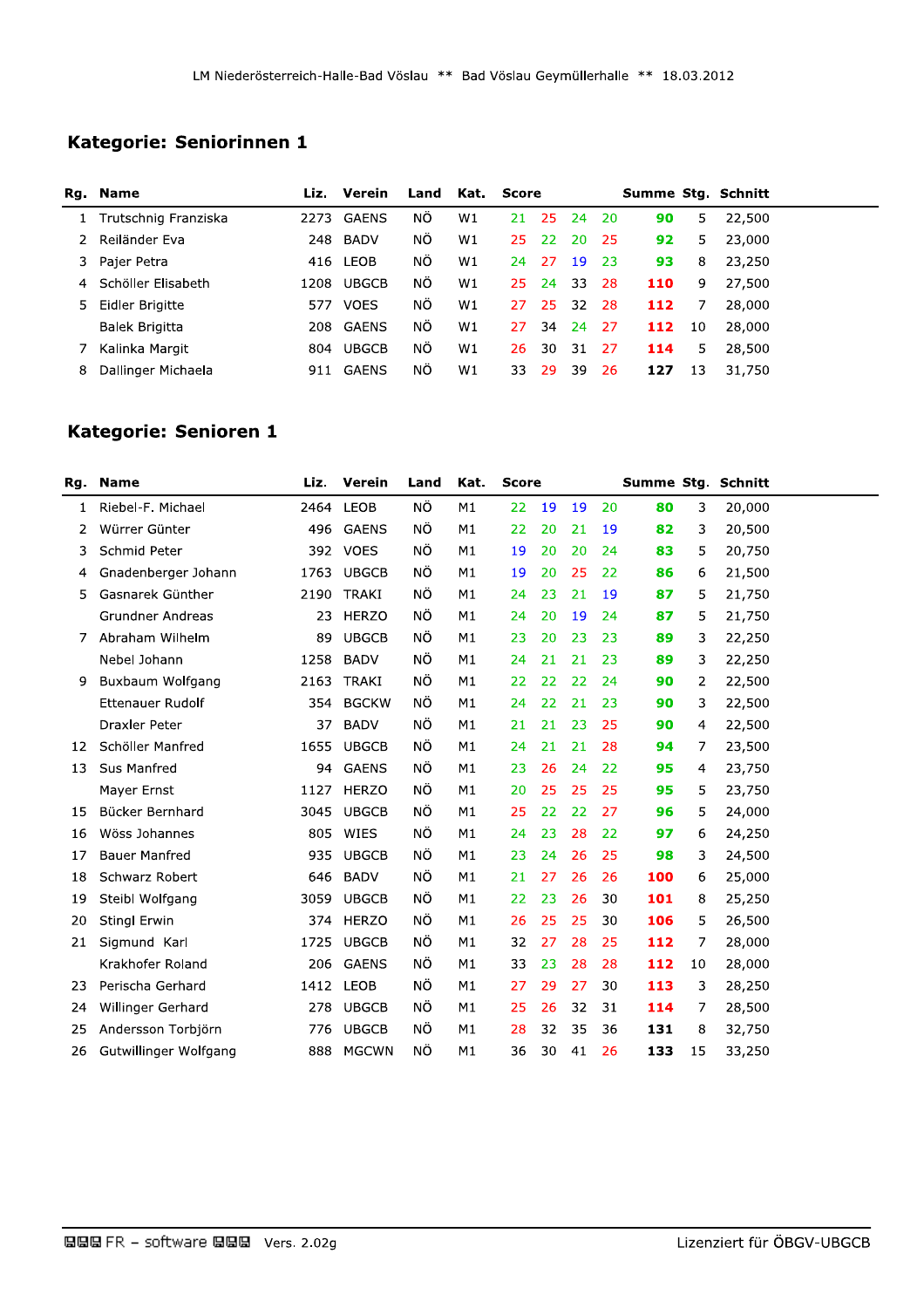## **Kategorie: Damen**

|    | Rg. Name         | Liz. | Verein      | Land | Kat.      | <b>Score</b>    |                 |     |     | Summe Stg. Schnitt |    |         |  |
|----|------------------|------|-------------|------|-----------|-----------------|-----------------|-----|-----|--------------------|----|---------|--|
| 1  | Schwarz Sandra   | 671  | <b>BADV</b> | ΝÖ   | <b>DA</b> | 20              | 21              | 19  | 23  | 83                 | 4  | 20,750  |  |
| 2. | Gruber Elisabeth | 339  | LEOB        | ΝÖ   | DA        | 24              | 21              | 20  | 19  | 84                 | 5. | 21,000  |  |
| 3  | Utzig Bianca     | 485  | GAENS       | ΝÖ   | DA        | 21              | 19              | 22  | 25  | 87                 | 6  | 21,750  |  |
| 4  | Grill Claudia    | 259  | <b>VOES</b> | ΝÖ   | DA        | 20              | 22              | 23  | 25  | 90                 | 5  | 22,500  |  |
| 5. | Heyl Angelika    |      | 2600 SCORE  | ΝÖ   | DA        | 24              | 22 <sub>1</sub> | -25 | -23 | 94                 | 3  | 23,500  |  |
| 6  | Schalkhaas Katja | 574  | WIES        | NÖ.  | DA        | 29              | 24              | 23  | 26  | 102                | 6  | 25,500  |  |
|    | Riegler Petra    | 667  | BADV        | ΝÖ   | DA        | 26              | 19              | 28  | 30  | 103                | 11 | 25,750  |  |
| 8  | Hartmann Petra   | 883  | WIES        | ΝÖ   | DA        | 26              | 24              | 35  | 35  | 120                | 11 | 30,000  |  |
| 9  | Utzig Michaela   |      | 201 GAENS   | ΝÖ   | DA        | 29              | 35              | 32  | 26  | 122                | 9  | 30,500  |  |
| 10 | Werber Andrea    | 527  | <b>VOES</b> | ΝÖ   | DA        | 30              | 32              | 37  | 32  | 131                | 7  | 32,750  |  |
| 11 | Sauer Sandra     | 14   | <b>VOES</b> | ΝÖ   | DA        | 36              | 32              | 34  | 34  | 136                | 4  | 34,000  |  |
| 12 | Stingl Michaela  | 405  | HERZO       | ΝÖ   | DA        | 35              | 45              | 43  | 44  | 167                | 10 | 41,750  |  |
| 13 | Stingl Sonja     | 256  | HERZO       | ΝÖ   | DA        | 126 126 126 126 |                 |     |     | 504                | 0  | 126,000 |  |
|    | Schwarz Melanie  | 1234 | BADV        | ΝÖ   | DA        | 126 126 126 126 |                 |     |     | 504                | 0  | 126,000 |  |

# Kategorie: Herren

|    | Rg. Name                |      | Liz. Verein  | Land | Kat.      | <b>Score</b> |    |            |     | Summe Stg. Schnitt |    |        |  |
|----|-------------------------|------|--------------|------|-----------|--------------|----|------------|-----|--------------------|----|--------|--|
| 1  | <b>Riener Patrick</b>   | 519  | GAENS        | NÖ.  | HE        | 20           | 21 | 18         | 19  | 78                 | 3  | 19,500 |  |
|    | Schwab Andreas          | 1795 | <b>GAENS</b> | ΝÔ   | HE        | 21           | 21 | 21         | 19  | 82                 | 2  | 20,500 |  |
| 3  | Ziegler Herbert         |      | 1976 GAENS   | ΝÖ   | HE        | 24           | 21 | 19         | 19  | 83                 | 5  | 20,750 |  |
| 4  | Werner Hans Peter       |      | 687 LEOB     | ΝÖ   | HE        | 22           | 20 | 22         | 22  | 86                 | 2  | 21,500 |  |
|    | Grill Jürgen            |      | 1173 VOES    | ΝÖ   | HE        | 21           | 20 | 20         | -25 | 86                 | 5. | 21,500 |  |
| 6  | Nakowitsch Gerd         | 867  | GAENS        | ΝÖ   | <b>HE</b> | 20           | 23 | 22         | 23  | 88                 | 3  | 22,000 |  |
|    | Stingl Egon             | 1135 | HERZO        | NÖ.  | HE        | 21           | 21 | 22         | 24  | 88                 | 3  | 22,000 |  |
| 8  | Feiwickl Andreas        | 209  | <b>HERZO</b> | ΝÔ   | <b>HE</b> | 23           | 22 | 22         | 22  | 89                 | 1  | 22,250 |  |
| 9  | Riegler Philipp         | 529  | BADV         | ΝÖ   | HE        | 20           | 26 | 21         | 23  | 90                 | 6  | 22,500 |  |
| 10 | Gutwillinger Alexander  |      | 754 TRAKI    | NÖ.  | HE        | 22           | 22 | 24         | 28  | 96                 | 6  | 24,000 |  |
|    | Fessl Christian         | 1804 | MGCWN        | ΝÔ   | HE        | 28           | 22 | 21         | 25  | 96                 | 7  | 24,000 |  |
| 12 | Eidler Michael          | 616  | <b>VOES</b>  | ΝÖ   | HE        | 25           | 25 | 24         | 25  | 99                 | 1  | 24,750 |  |
| 13 | Popovic Zoran           | 1006 | <b>MGCWN</b> | ΝÖ   | HE        | 23           | 25 | 26         | 27  | 101                | 4  | 25,250 |  |
| 14 | Kanovsky Thomas         | 100  | GAENS        | ΝÔ   | HE        | 26           | 34 | 24         | 31  | 115                | 10 | 28,750 |  |
| 15 | Riegler Michael         | 668  | BADV         | ΝÖ   | HE        | 24           | 28 | 33         | 34  | 119                | 10 | 29,750 |  |
| 16 | <b>Ettenauer Markus</b> | 361  | <b>BGCKW</b> | ΝÖ   | HE        | 27           |    | 22 126 126 |     | 301 104            |    | 75,250 |  |
|    |                         |      |              |      |           |              |    |            |     |                    |    |        |  |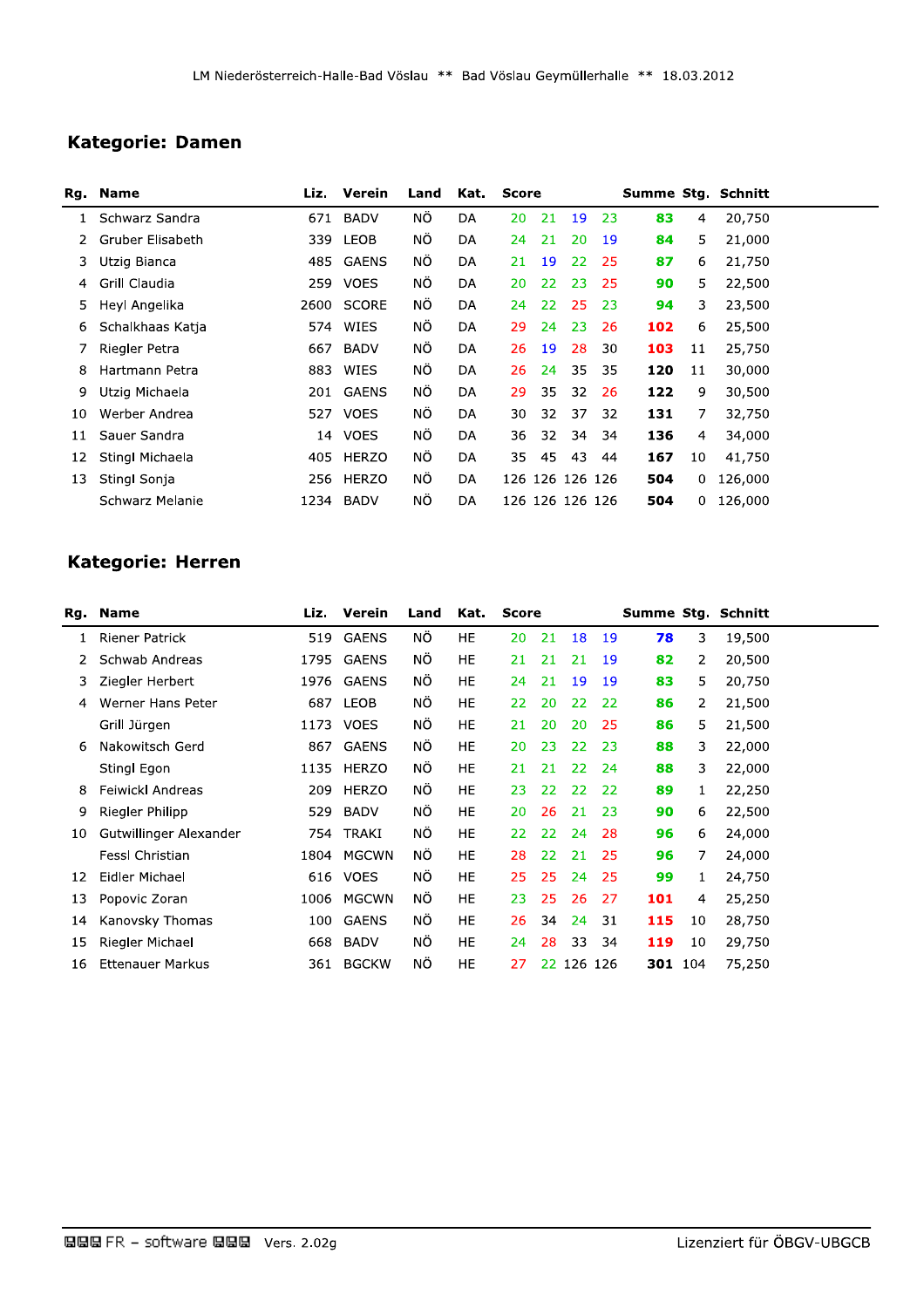### Kategorie: Vereinsmannschaften

|                | Rang Teilnehmer                      | Lizenz Kat.          |                | <b>Score</b>      |                 |             |           | <b>Summe</b> | Schnitt |    |
|----------------|--------------------------------------|----------------------|----------------|-------------------|-----------------|-------------|-----------|--------------|---------|----|
| $\mathbf{1}$   | SV OMV Gänserndorf 1                 |                      |                | 87                | 85              | 83          | 80        | 335          | 20,938  | 24 |
|                | Würrer Günter                        | 496                  | M1             | 22                | 20              | 21          | 19        |              |         |    |
|                | Ziegler Herbert                      | 1976                 | HE             | 24                | 21              | 19          | 19        |              |         |    |
|                | Nakowitsch Gerd                      | 867                  | <b>HE</b>      | 20                | 23              | 22          | 23        |              |         |    |
|                | Schwab Andreas                       | 1795                 | HE             | 21                | 21              | 21          | 19        |              |         |    |
|                | E: Utzig Bianca                      | 485                  | DA             | 0                 | 0               | 0           | 0         |              |         |    |
|                |                                      | <b>Punkte/Runde:</b> |                | 22                | 20              | 24          | 24        |              |         |    |
|                |                                      | Gesamtpunkte:        |                | 22                | 42              | 66          | 90        | 90           |         |    |
| $\overline{2}$ | <b>BGSC Leobersdorf</b>              |                      |                | 90                | 83              | 85          | 83        | 341          | 21,313  | 22 |
|                | Hajek Dominik                        | 116                  | MK             | 22                | 23              | 24          | 22        |              |         |    |
|                | Riebel-F. Michael                    | 2464                 | M1             | 22                | 19              | 19          | 20        |              |         |    |
|                | <b>Gruber Elisabeth</b>              | 339                  | DA             | 24                | 21              | 20          | 19        |              |         |    |
|                | Werner Hans Peter                    | 687                  | HE             | 22                | 20              | 22.         | 22        |              |         |    |
|                | E: Pajer Petra                       | 416                  | W1             | $\mathbf 0$       | 0               | 0           | 0         |              |         |    |
|                |                                      | <b>Punkte/Runde:</b> |                | 17                | 23              | 20          | 22        |              |         |    |
|                |                                      | Gesamtpunkte:        |                | 17                | 40              | 60          | 82        | 82           |         |    |
|                |                                      |                      |                |                   |                 |             |           |              |         |    |
| 3              | <b>MGC Bad Vöslau 1</b>              |                      |                | 85                | 89              | 84          | 94        | 352          | 22,000  | 20 |
|                | Nebel Johann                         | 1258                 | M1             | 24                | 21              | 21          | 23        |              |         |    |
|                | Draxler Peter                        | 37                   | M1             | 21                | 21              | 23          | 25        |              |         |    |
|                | Riegler Philipp                      | 529                  | <b>HE</b>      | 20                | 26              | 21          | 23        |              |         |    |
|                | Schwarz Sandra                       | 671                  | DA             | 20                | 21              | 19          | 23        |              |         |    |
|                | E: Grossmann Matthias                | 1103                 | MJ             | $\mathbf 0$       | 0               | 0           | 0         |              |         |    |
|                |                                      | <b>Punkte/Runde:</b> |                | 24                | 16              | 22          | 18        |              |         |    |
|                |                                      | Gesamtpunkte:        |                | 24                | 40              | 62          | 80        | 80           |         |    |
| 4              | <b>MGC Herzogenburg</b>              |                      |                | 90                | 88              | 90          | 96        | 364          | 22,750  | 18 |
|                | <b>Grundner Andreas</b>              | 23                   | M1             | 24                | 20              | 19          | 24        |              |         |    |
|                | Mayer Ernst                          | 1127                 | M1             | 20                | 25              | 25          | 25        |              |         |    |
|                | Flicker Manuel                       | 150                  | MJ             | 25                | 22              | 24          | 23        |              |         |    |
|                | Stingl Egon                          | 1135                 | HE             | 21                | 21              | 22          | 24        |              |         |    |
|                | E: Feiwickl Andreas                  | 209                  | HE             | 0                 | 0               | $\mathbf 0$ | $\pmb{0}$ |              |         |    |
|                |                                      | <b>Punkte/Runde:</b> |                | 17                | 18              | 18          | 16        |              |         |    |
|                |                                      | Gesamtpunkte:        |                | 17                | 35              | 53          | 69        | 69           |         |    |
|                |                                      |                      |                |                   |                 |             |           |              |         |    |
| 5              | SV OMV Gänserndorf 2                 |                      |                | 89                | 91              | 93          | 91        | 364          | 22,750  | 16 |
|                | Dernitzky Brigitte<br>Lechner Erwin  | 324                  | W <sub>2</sub> | 22                | 20              | 29          | 26        |              |         |    |
|                |                                      | 147                  | M <sub>2</sub> | 23                | 25              | 20          | 25        |              |         |    |
|                | <b>Balek Harald</b>                  | 228                  | M <sub>2</sub> | 24                | 25              | 26          | 21        |              |         |    |
|                | Riener Patrick<br>E: Kanovsky Thomas | 519<br>100           | HE.<br>HE      | 20<br>$\mathbf 0$ | 21<br>$\pmb{0}$ | 18<br>0     | 19        |              |         |    |
|                |                                      |                      |                |                   |                 |             | 0         |              |         |    |
|                |                                      | <b>Punkte/Runde:</b> |                | 20                | 12              | 12          | 20        |              |         |    |
|                |                                      | Gesamtpunkte:        |                | 20                | 32              | 44          | 64        | 64           |         |    |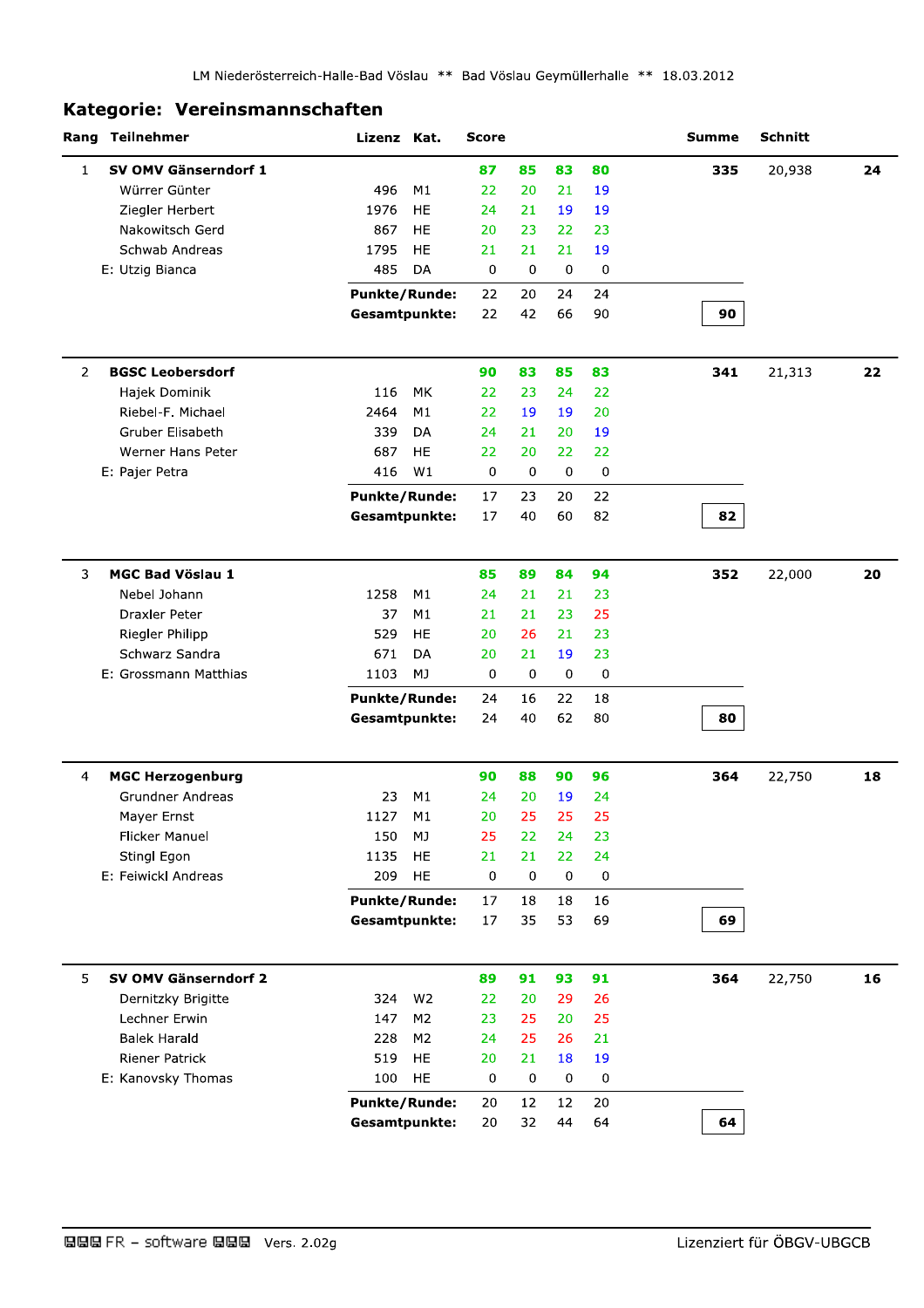| <b>UBGC Baden 2</b><br>6              |                        | 91  | 83          |             | 91 100         | 365 | 22,813 | 14 |
|---------------------------------------|------------------------|-----|-------------|-------------|----------------|-----|--------|----|
| Abraham Wilhelm                       | 89<br>M1               | 23  | 20          | 23          | 23             |     |        |    |
| Bücker Bernhard                       | 3045<br>M1             | 25  | 22          | 22          | 27             |     |        |    |
| Gnadenberger Johann                   | 1763<br>M1             | 19  | 20          | 25          | 22             |     |        |    |
| Schöller Manfred                      | 1655<br>M1             | 24  | 21          | 21          | 28             |     |        |    |
| E: Bauer Manfred                      | 935<br>M1              | 0   | $\mathbf 0$ | 0           | 0              |     |        |    |
|                                       | <b>Punkte/Runde:</b>   | 14  | 23          | 15          | 12             |     |        |    |
|                                       | <b>Gesamtpunkte:</b>   | 14  | 37          | 52          | 64             | 64  |        |    |
| 1. MGV Traiskirchen<br>$\overline{7}$ |                        | 94  | 92          | 91          | 97             | 374 | 23,375 | 12 |
| Buxbaum Wolfgang                      | 2163<br>M1             | 22  | 22          | 22          | 24             |     |        |    |
| Soucek Gustav                         | 728<br>M <sub>2</sub>  | 26  | 25          | 24          | 26             |     |        |    |
| Gasnarek Günther                      | 2190<br>M1             | 24  | 23          | 21          | 19             |     |        |    |
| Gutwillinger Alexander                | 754<br>HE              | 22  | 22          | 24          | 28             |     |        |    |
|                                       | <b>Punkte/Runde:</b>   | 10  | 10          | 15          | 14             |     |        |    |
|                                       | Gesamtpunkte:          | 10  | 20          | 35          | 49             | 49  |        |    |
|                                       |                        |     |             |             |                |     |        |    |
| 8<br>1. MGC Vösendorf                 |                        | 92  | 90          |             | 96 102         | 380 | 23,750 | 10 |
| Schmid Peter                          | 392<br>M1              | 19  | 20          | 20          | 24             |     |        |    |
| Eidler Brigitte                       | 577<br>W1              | 27  | 25          | 32          | 28             |     |        |    |
| Eidler Michael                        | 616<br><b>HE</b>       | 25  | 25          | 24          | 25             |     |        |    |
| Grill Jürgen                          | <b>HE</b><br>1173      | 21  | 20          | 20          | 25             |     |        |    |
| E: Grill Claudia                      | 259<br>DA              | 0   | 0           | 0           | 0              |     |        |    |
|                                       | <b>Punkte/Runde:</b>   | 12  | 14          | 10          | 9              |     |        |    |
|                                       | <b>Gesamtpunkte:</b>   | 12  | 26          | 36          | 45             | 45  |        |    |
| <b>MGC Bad Vöslau 2</b><br>9          |                        | 96  |             | 96 107 115  |                | 414 | 25,875 | 8  |
| Reiländer Eva                         | 248<br>W1              | 25  | 22          | 20          | 25             |     |        |    |
| Schwarz Robert                        | 646<br>M1              | 21  | 27          | 26          | 26             |     |        |    |
| Riegler Petra                         | 667<br>DA              | 26  | 19          | 28          | 30             |     |        |    |
| Riegler Michael                       | 668<br><b>HE</b>       | 24  | 28          | 33          | 34             |     |        |    |
| E: Schwarz Melanie                    | DA<br>1234             | 0   | 0           | 0           | 0              |     |        |    |
|                                       | <b>Punkte/Runde:</b>   | 8   | 8           | 6           | $\overline{4}$ |     |        |    |
|                                       | <b>Gesamtpunkte:</b>   | 8   | 16          | 22          | 26             | 26  |        |    |
|                                       |                        |     |             |             |                |     |        |    |
| SV OMV Gänserndorf 3<br>10            |                        | 118 |             | 100 105 102 |                | 425 | 26,563 | 6  |
| Mittermeier Alexander                 | 237<br>MJ              | 30  | 26          | 25          | 25             |     |        |    |
| Dallinger Walter                      | 1137<br>M <sub>2</sub> | 32  | 25          | 28          | 27             |     |        |    |
| Krakhofer Roland                      | 206<br>M1              | 33  | 23          | 28          | 28             |     |        |    |
| Sus Manfred                           | 94<br>M1               | 23  | 26          | 24          | 22             |     |        |    |
| E: Balek Brigitta                     | 208<br>W1              | 0   | 0           | 0           | 0              |     |        |    |
|                                       |                        |     |             |             |                |     |        |    |
|                                       | <b>Punkte/Runde:</b>   | 4   | 5           | 8           | 9              |     |        |    |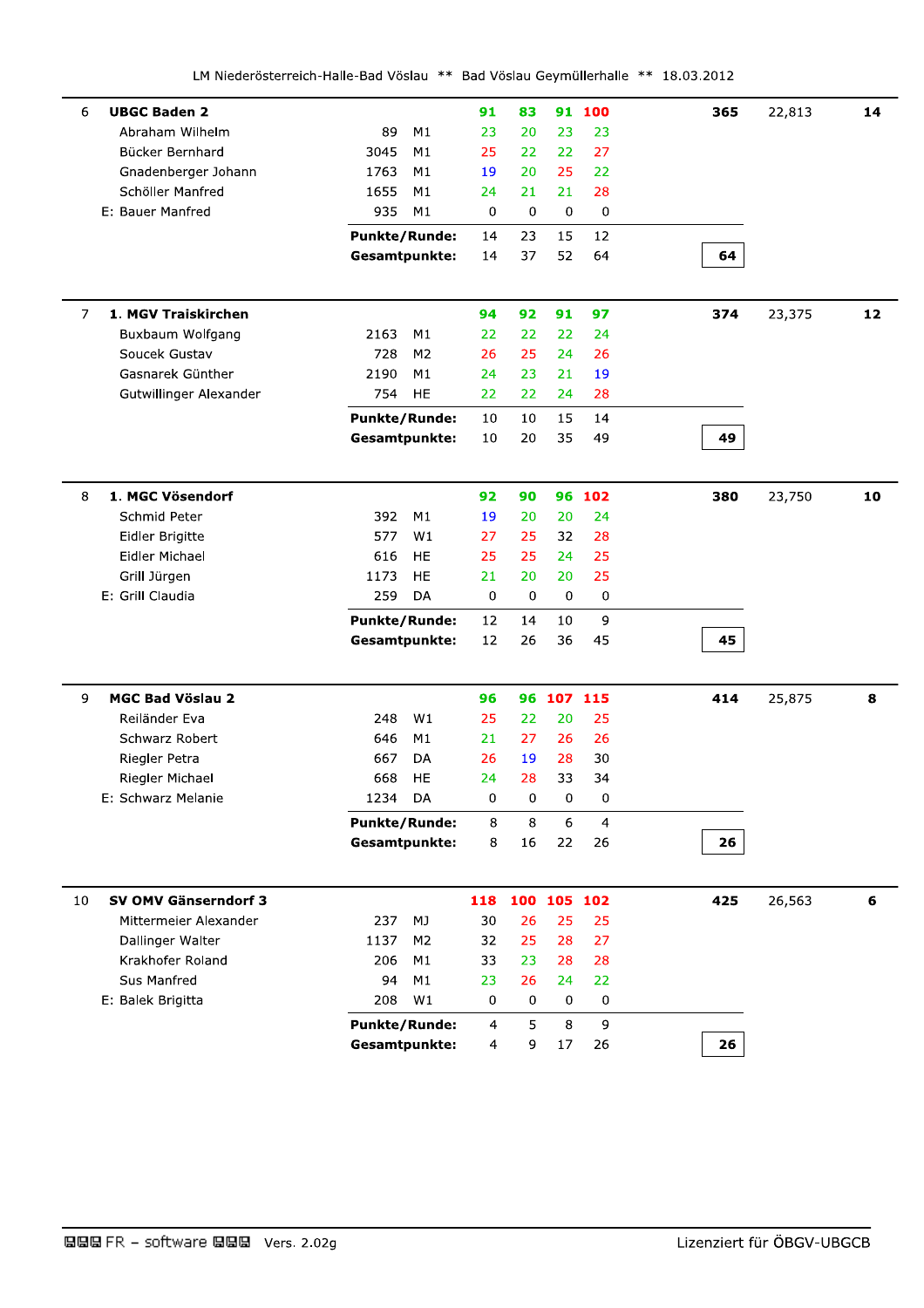| 11 | <b>UBGC Baden 1</b>        |      |                      | 104         | 100         | 119            | 114            | 437          | 27,313 | 4                       |
|----|----------------------------|------|----------------------|-------------|-------------|----------------|----------------|--------------|--------|-------------------------|
|    | Steibl Wolfgang            | 3059 | M1                   | 22          | 23          | 26             | 30             |              |        |                         |
|    | Sigmund Karl               | 1725 | M1                   | 32          | 27          | 28             | 25             |              |        |                         |
|    | Willinger Gerhard          | 278  | M1                   | 25          | 26          | 32             | 31             |              |        |                         |
|    | Schöller Elisabeth         | 1208 | W1                   | 25          | 24          | 33             | 28             |              |        |                         |
|    | E: Widek Renate            | 288  | W <sub>2</sub>       | 0           | 0           | $\Omega$       | $\mathbf 0$    |              |        |                         |
|    |                            |      | <b>Punkte/Runde:</b> | 6           | 5           | $\overline{4}$ | 6              |              |        |                         |
|    |                            |      | <b>Gesamtpunkte:</b> | 6           | 11          | 15             | 21             | 21           |        |                         |
|    |                            |      |                      |             |             |                |                |              |        |                         |
| 12 | <b>MGC Wiener Neustadt</b> |      |                      | 134         | 115         | 132 118        |                | 499          | 31,188 | $\overline{\mathbf{2}}$ |
|    | Reissner Lisa-Kathrina     | 923  | WK                   | 47          | 38          | 44             | 40             |              |        |                         |
|    | Gutwillinger Wolfgang      | 888  | M1                   | 36          | 30          | 41             | 26             |              |        |                         |
|    | Popovic Zoran              | 1006 | <b>HE</b>            | 23          | 25          | 26             | 27             |              |        |                         |
|    | <b>FessI Christian</b>     | 1804 | <b>HE</b>            | 28          | 22          | 21             | 25             |              |        |                         |
|    |                            |      | <b>Punkte/Runde:</b> | 2           | 2           | 2              | $\overline{2}$ |              |        |                         |
|    |                            |      | Gesamtpunkte:        | 2           | 4           | 6              | 8              | 8            |        |                         |
|    |                            |      |                      |             |             |                |                |              |        |                         |
| 13 | <b>BGC Krems/Wachau</b>    |      |                      | 201         | 195         | 306            | 299            | 1001         | 62,563 | $\mathbf 0$             |
|    | Mathais Maria              | 869  | W <sub>2</sub>       | 24          | 25          | 33             | 24             |              |        |                         |
|    | Pischinger Franz           | 1717 | M <sub>2</sub>       | 126         | 126         | 126            | 126            |              |        |                         |
|    | <b>Ettenauer Rudolf</b>    | 354  | M1                   | 24          | 22          | 21             | 23             |              |        |                         |
|    | <b>Ettenauer Markus</b>    | 361  | <b>HE</b>            | 27          | 22          | 126            | 126            |              |        |                         |
|    |                            |      | <b>Punkte/Runde:</b> | $\mathbf 0$ | $\mathbf 0$ | $\mathbf 0$    | $\mathbf{0}$   |              |        |                         |
|    |                            |      | Gesamtpunkte:        | 0           | 0           | $\mathbf 0$    | 0              | $\mathbf{0}$ |        |                         |
|    |                            |      |                      |             |             |                |                |              |        |                         |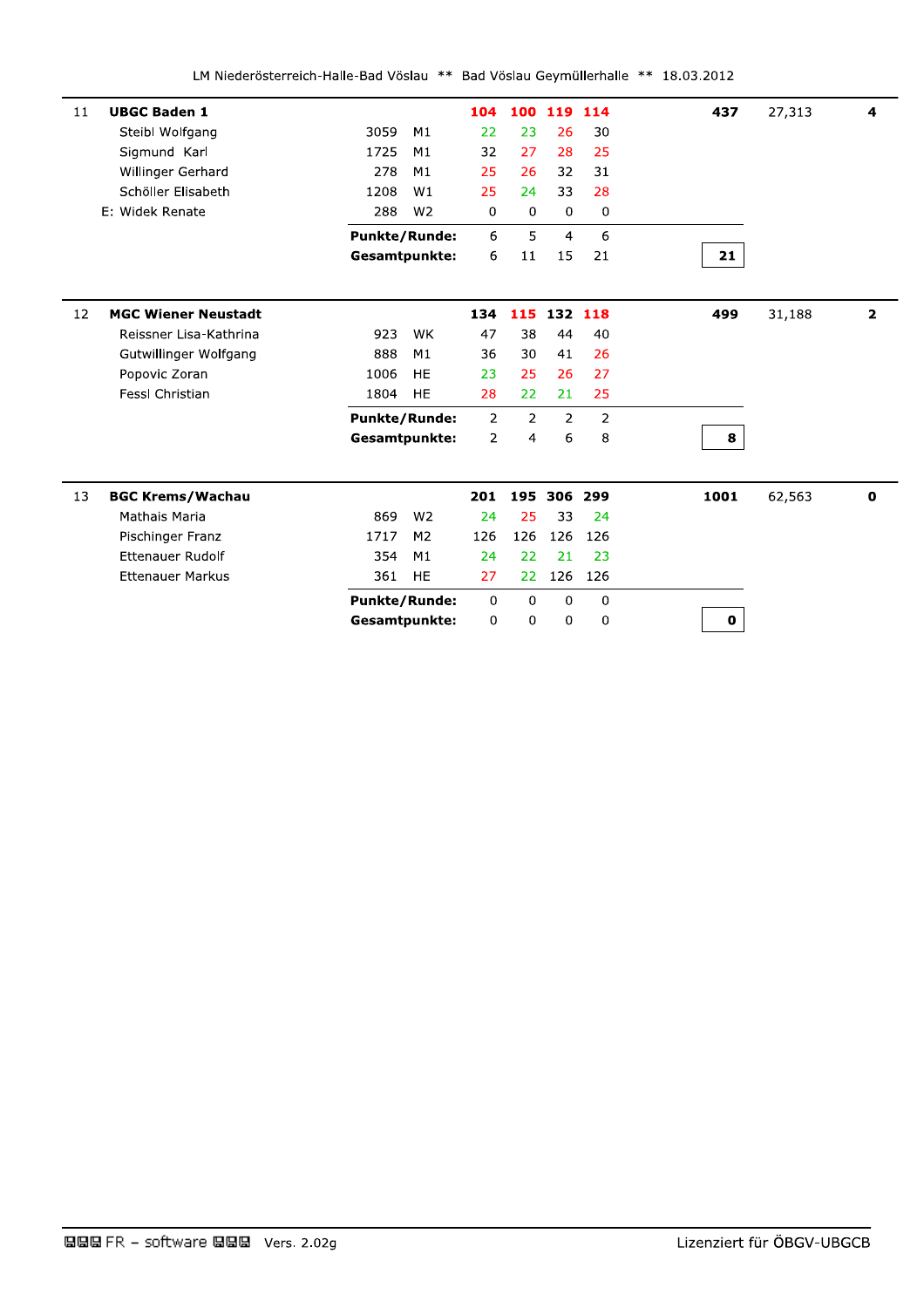



# **ERGEBNISLISTE**

| Veranstalter:      |                                    | Niederösterr. Bahnengolfverband  |                                     |             |
|--------------------|------------------------------------|----------------------------------|-------------------------------------|-------------|
| Runde 1<br>Runde 2 | Datum:<br>13.11.2011<br>18.03.2012 | Ort:<br>Wieselburg<br>Bad Vöslau | Ausrichter:<br>WIES<br><b>UBGCB</b> |             |
| Teilnehmer:        | Schülerinnen                       | 1                                | Schüler                             | 3           |
|                    | Juniorinnen                        |                                  | Junioren                            | 4           |
|                    | Seniorinnen                        | 0                                | Senioren                            | $\mathbf 0$ |
|                    | Seniorinnen 1                      | 10                               | Senioren 1                          | 29          |
|                    | Seniorinnen 2                      | 7                                | Senioren 2                          | 17          |
|                    | Damen                              | 16                               | Herren                              | 23          |
| Gesamtteilnehmer:  | Einzel<br>Mannschaften             | 111<br>14                        |                                     |             |

Teilnehmende Vereine: 13

BAC (3) BADV (10) BGCKW (6) GAENS (24) HERZO (12) LEOB (12) MGCWN (7) SCORE (3) TRAKI (5) UBGCB (12) VOES (11) WIES (4) WOELB (2)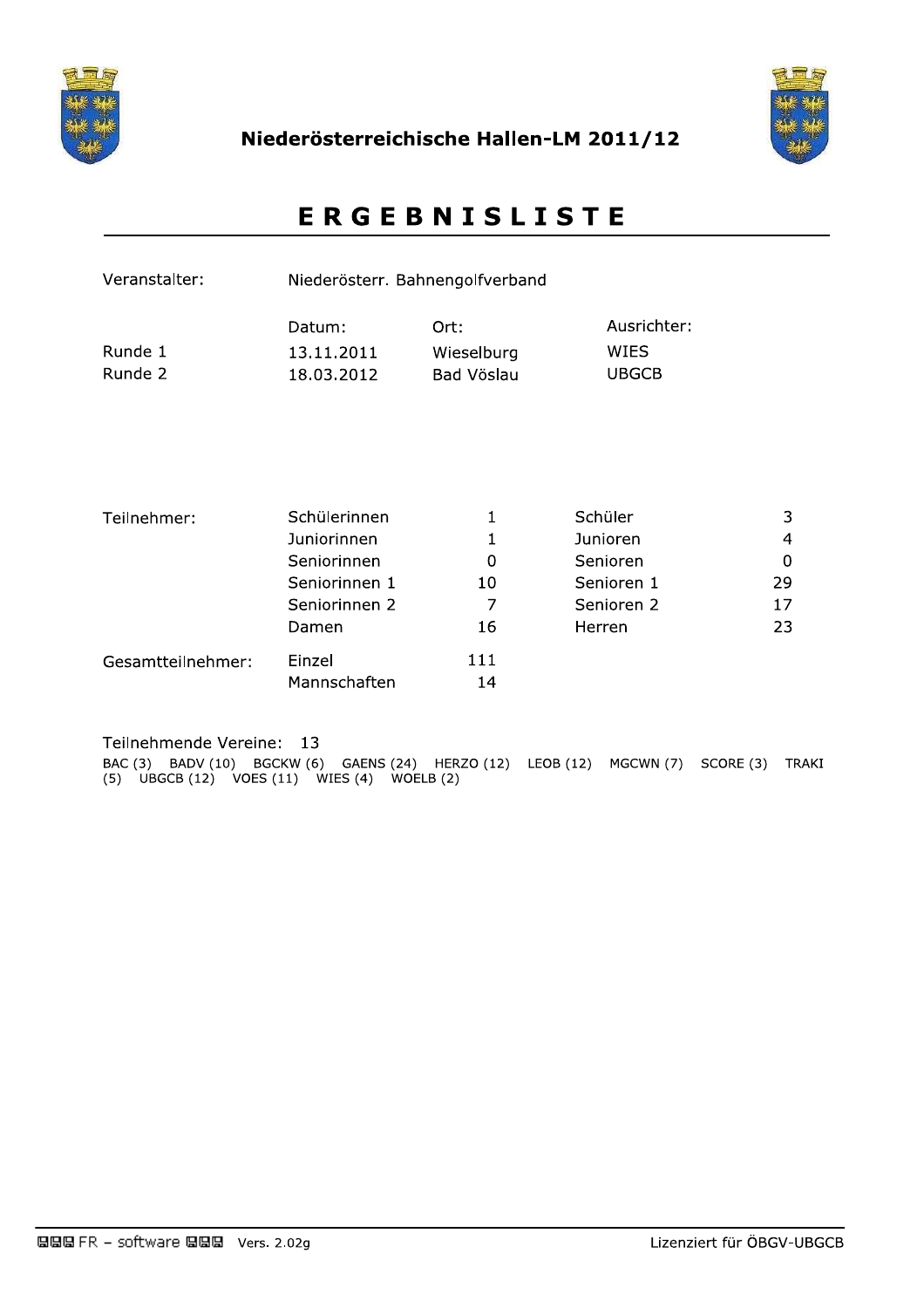# Kategorie: Gemischte Junioren

|   | Rg. Name                 | Liz. | Verein       | Land      | Kat. | 1. Rd. 2. Rd. |     | Gesamt |
|---|--------------------------|------|--------------|-----------|------|---------------|-----|--------|
|   | 1 Hajek Dominik          | 116  | LEOB         | ΝÖ        | МK   | 79            | 91  | 170    |
|   | 2 Flicker Manuel         | 150  | HERZO        | ΝÔ        | MJ   | 77            | 94  | 171    |
|   | 3 Reissner Lisa-Kathrina | 923  | MGCWN        | ΝÕ        | WK   | 110           | 169 | 279    |
|   | 4 Utzig Carina           | 509  | GAENS        | ΝÖ.       | WJ   | 69            | 0   | 69     |
|   | 5 Grossmann Matthias     | 1103 | BADV         | ΝÖ        | MJ   | 0             | 91  | 91     |
|   | 6 Sauerzapf Martin       | 1048 | <b>GAENS</b> | ΝÖ        | MK   | 100           | 0   | 100    |
|   | 7 Mittermeier Alexander  | 237  | GAENS        | <b>NO</b> | MJ   | 0             | 106 | 106    |
|   | 8 Zechmeister Manuel     | 177  | <b>HERZO</b> | ΝÖ        | MJ   | 0             | 114 | 114    |
| 9 | Gutwillinger Andreas     | 879  | <b>MGCWN</b> | ΝÖ        | МK   | 144           | 0   | 144    |

## Kategorie: Seniorinnen 2

| Rg. Name             | Liz. | Verein       | Land Kat. |                | 1. Rd. 2. Rd. |     | Gesamt |
|----------------------|------|--------------|-----------|----------------|---------------|-----|--------|
| 1 Dernitzky Brigitte |      | 324 GAENS    | NO.       | W <sub>2</sub> | 73            | 97  | 170    |
| 2 Widek Renate       | 288  | <b>UBGCB</b> | ΝÔ        | W <sub>2</sub> | 76            | 102 | 178    |
| 3 Mathais Maria      | 869  | <b>BGCKW</b> | ΝÔ        | W <sub>2</sub> | 79            | 106 | 185    |
| 4 Feiwickl Helga     | 793. | HERZO        | <b>NO</b> | W <sub>2</sub> | 93            | 106 | 199    |
| 5 Lechner Hannelore  |      | 146 GAENS    | ΝÕ        | W <sub>2</sub> | 92            | 0   | 92     |
| Pajer Josefine       | 148. | LEOB         | ΝÔ        | W <sub>2</sub> | 92            | 0   | 92     |
| Mauritz Erika        | 1711 | MGCWN        | <b>NO</b> | W <sub>2</sub> | 112           | 0   | 112    |

## Kategorie: Senioren 2

|    | Rg. Name             | Liz. | Verein       | Land | Kat.           | 1. Rd. | 2. Rd. | Gesamt   |
|----|----------------------|------|--------------|------|----------------|--------|--------|----------|
|    | Lechner Erwin        | 147  | <b>GAENS</b> | ΝÖ   | M <sub>2</sub> | 75     | 93     | 168      |
|    | 2 Soucek Gustav      | 728  | TRAKI        | ΝÖ   | M <sub>2</sub> | 75     | 101    | 176      |
|    | 3 Sigmund Ernst      | 2169 | <b>WOELB</b> | ΝÖ   | M <sub>2</sub> | 81     | 99     | 180 n.St |
|    | 4 Ganneshofer Konrad | 162  | BAC          | ΝÖ   | M <sub>2</sub> | 81     | 99     | 180 n.St |
| 5. | Dallinger Walter     | 1137 | <b>GAENS</b> | ΝÖ   | M <sub>2</sub> | 75     | 112    | 187      |
| 6  | Nakowitsch Siegfried | 847  | <b>BAC</b>   | ΝÖ   | M <sub>2</sub> | 79     | 123    | 202      |
|    | Kazinota Adalbert    | 32   | BAC          | ΝÖ   | M <sub>2</sub> | 98     | 114    | 212      |
| 8  | Perischa Eduard      | 1487 | LEOB         | ΝÖ   | M <sub>2</sub> | 100    | 117    | 217      |
| 9  | Dittrich Leopold     | 18   | <b>GAENS</b> | ΝÖ   | M <sub>2</sub> | 96     | 142    | 238      |
| 10 | Eidler Ernst         | 580  | <b>VOES</b>  | ΝÖ   | M <sub>2</sub> | 105    | 142    | 247      |
| 11 | Kiraly sen. Leo      |      | 3053 VOES    | ΝÖ   | M <sub>2</sub> | 102    | 152    | 254      |
| 12 | Perschon Herwig      | 45   | GAENS        | ΝÖ   | M <sub>2</sub> | 84     | 0      | 84       |
| 13 | <b>Balek Harald</b>  | 228  | <b>GAENS</b> | ΝÖ   | M <sub>2</sub> | 0      | 96     | 96       |
| 14 | Pajer Gerhard        |      | 1012 LEOB    | ΝÖ   | M <sub>2</sub> | 104    | 0      | 104      |
| 15 | Bayer Josef          | 874  | <b>VOES</b>  | ΝÖ   | M <sub>2</sub> | 0      | 115    | 115      |
| 16 | Lienhop Eberhard     | 197  | <b>GAENS</b> | ΝÖ   | M <sub>2</sub> | 0      | 161    | 161      |
| 17 | Pischinger Franz     | 1717 | <b>BGCKW</b> | ΝÖ   | M <sub>2</sub> | 0      | 504    | 504      |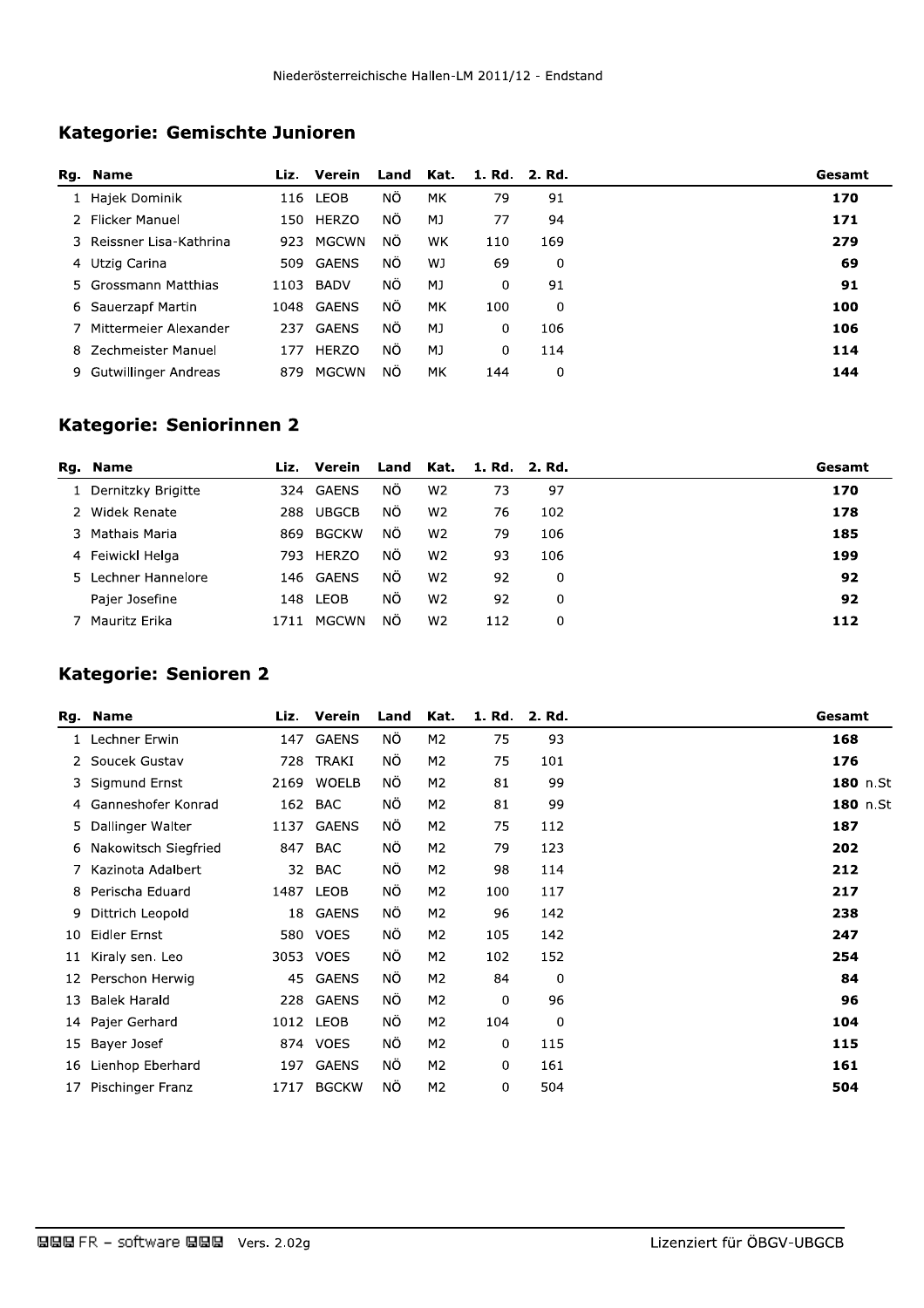# Kategorie: Seniorinnen 1

|    | Rg. Name               |      | Liz. Verein  | Land      | Kat. | 1. Rd. 2. Rd. |     | Gesamt |
|----|------------------------|------|--------------|-----------|------|---------------|-----|--------|
|    | 1 Reiländer Eva        | 248  | <b>BADV</b>  | ΝÖ        | W1   | 70            | 92  | 162    |
|    | 2 Trutschnig Franziska | 2273 | <b>GAENS</b> | ΝÔ        | W1   | 81            | 90  | 171    |
|    | 3 Pajer Petra          |      | 416 LEOB     | ΝÖ.       | W1   | 79            | 93  | 172    |
|    | 4 Schöller Elisabeth   | 1208 | <b>UBGCB</b> | ΝÔ        | W1   | 77            | 110 | 187    |
|    | Eidler Brigitte        | 577  | <b>VOES</b>  | ΝÔ        | W1   | 75            | 112 | 187    |
|    | 6 Kalinka Margit       |      | 804 UBGCB    | NO.       | W1   | 96            | 114 | 210    |
|    | 7 Dallinger Michaela   | 911  | GAENS        | ΝÔ        | W1   | 96            | 127 | 223    |
| 8. | Buxbaum Irene          | 2162 | TRAKI        | ΝÖ        | W1   | 86            | 0   | 86     |
|    | 9 Grossmann Helga      | 996  | <b>SCORE</b> | <b>NO</b> | W1   | 111           | 0   | 111    |
| 10 | Balek Brigitta         | 208  | GAENS        | ΝÔ        | W1   | 0             | 112 | 112    |

## Kategorie: Senioren 1

| Rg. | <b>Name</b>             | Liz. | Verein       | Land | Kat. | 1. Rd. | 2. Rd. | Gesamt   |
|-----|-------------------------|------|--------------|------|------|--------|--------|----------|
| 1   | Würrer Günter           | 496  | <b>GAENS</b> | NÖ   | M1   | 67     | 82     | 149      |
|     | 2 Gnadenberger Johann   |      | 1763 UBGCB   | ΝÖ   | M1   | 66     | 86     | 152      |
| 3.  | Gasnarek Günther        | 2190 | <b>TRAKI</b> | NÖ   | M1   | 72     | 87     | 159 n.St |
| 4   | Draxler Peter           | 37   | <b>BADV</b>  | ΝÖ   | M1   | 69     | 90     | 159 n.St |
| 5   | Schmid Peter            |      | 392 VOES     | ΝÖ   | M1   | 79     | 83     | 162      |
| 6   | Nebel Johann            | 1258 | <b>BADV</b>  | ΝÖ   | M1   | 76     | 89     | 165      |
| 7.  | Buxbaum Wolfgang        | 2163 | TRAKI        | NÖ   | M1   | 76     | 90     | 166      |
| 8   | <b>Ettenauer Rudolf</b> | 354  | <b>BGCKW</b> | ΝÖ   | M1   | 77     | 90     | 167      |
| 9   | Abraham Wilhelm         | 89   | <b>UBGCB</b> | NÖ   | M1   | 80     | 89     | 169      |
| 10  | Schöller Manfred        | 1655 | <b>UBGCB</b> | ΝÖ   | M1   | 76     | 94     | 170      |
| 11  | Wöss Johannes           | 805  | WIES         | ΝÖ   | M1   | 74     | 97     | 171      |
| 12  | Schwarz Robert          |      | 646 BADV     | ΝÖ   | M1   | 72     | 100    | 172      |
| 13  | Bücker Bernhard         | 3045 | <b>UBGCB</b> | ΝÖ   | M1   | 79     | 96     | 175      |
|     | Steibl Wolfgang         | 3059 | <b>UBGCB</b> | ΝÖ   | M1   | 74     | 101    | 175      |
| 15  | <b>Bauer Manfred</b>    | 935  | <b>UBGCB</b> | ΝÖ   | M1   | 86     | 98     | 184      |
|     | Stingl Erwin            |      | 374 HERZO    | ΝÖ   | M1   | 78     | 106    | 184      |
| 17  | Willinger Gerhard       | 278  | <b>UBGCB</b> | ΝÖ   | M1   | 73     | 114    | 187      |
| 18  | Sigmund Karl            | 1725 | <b>UBGCB</b> | ΝÖ   | M1   | 76     | 112    | 188      |
|     | Perischa Gerhard        | 1412 | <b>LEOB</b>  | ΝÖ   | M1   | 75     | 113    | 188      |
| 20  | Gutwillinger Wolfgang   | 888  | <b>MGCWN</b> | ΝÖ   | M1   | 116    | 133    | 249      |
| 21  | Galli Rudolf            | 234  | <b>BGCKW</b> | ΝÖ   | M1   | 71     | 0      | 71       |
| 22  | Wirth Herbert           | 760  | LEOB         | ΝÖ   | M1   | 76     | 0      | 76       |
| 23. | Riebel-F. Michael       |      | 2464 LEOB    | ΝÖ   | M1   | 0      | 80     | 80       |
| 24  | Marton Josef            |      | 1956 HERZO   | ΝÖ   | M1   | 82     | 0      | 82       |
| 25  | <b>Grundner Andreas</b> | 23   | HERZO        | ΝÖ   | M1   | 0      | 87     | 87       |
|     | 26 Sus Manfred          | 94   | <b>GAENS</b> | ΝÖ   | M1   | 0      | 95     | 95       |
|     | Mayer Ernst             | 1127 | HERZO        | ΝÖ   | M1   | 0      | 95     | 95       |
| 28. | Krakhofer Roland        | 206  | <b>GAENS</b> | ΝÖ   | M1   | 0      | 112    | 112      |
|     | 29 Andersson Torbjörn   |      | 776 UBGCB    | ΝÖ   | M1   | 0      | 131    | 131      |
|     |                         |      |              |      |      |        |        |          |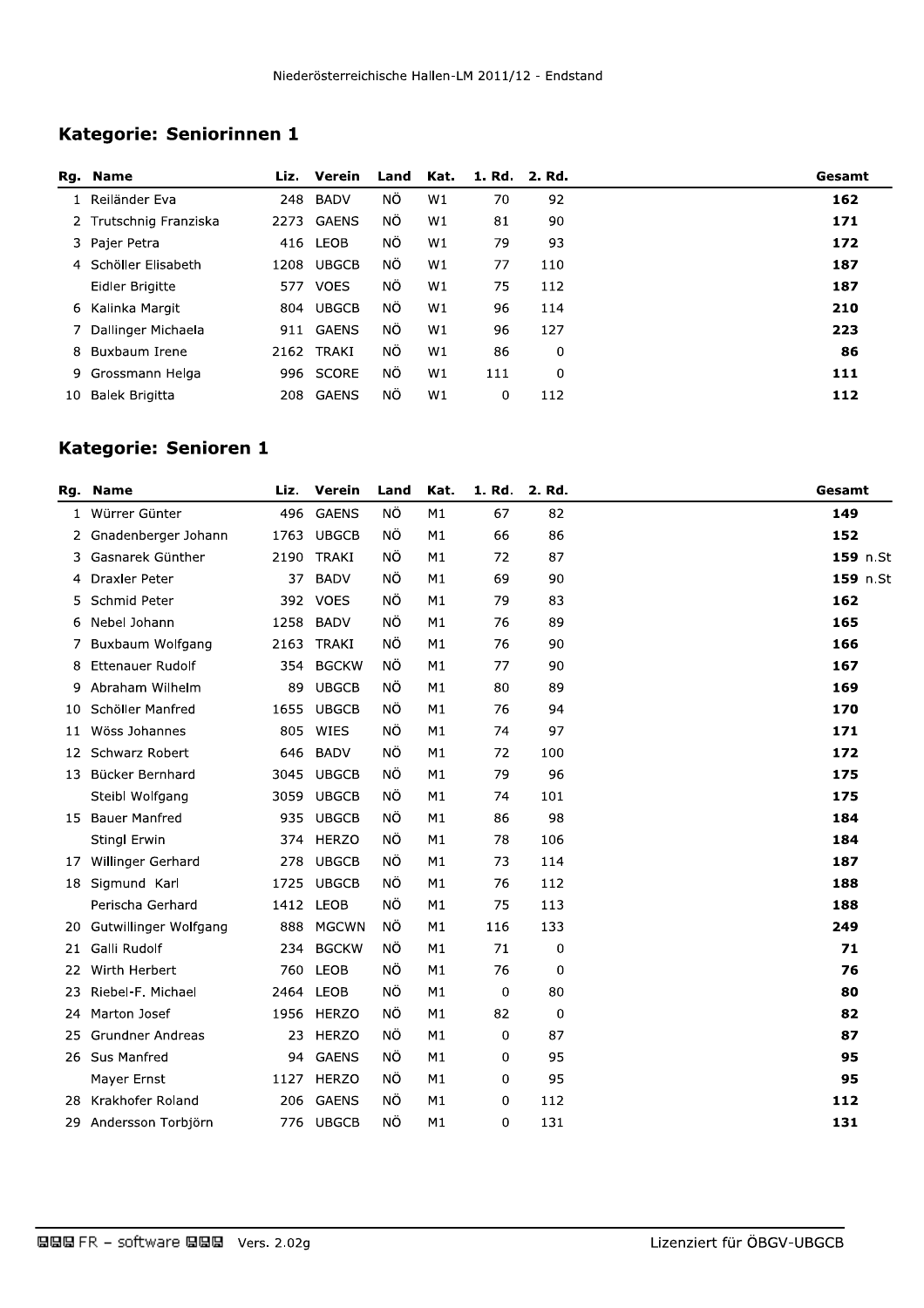# Kategorie: Damen

|              | Rg. Name         | Liz. | Verein       | Land | Kat. | 1. Rd. | 2. Rd. | Gesamt |
|--------------|------------------|------|--------------|------|------|--------|--------|--------|
| $\mathbf{1}$ | Schwarz Sandra   | 671  | <b>BADV</b>  | ΝÖ   | DA   | 68     | 83     | 151    |
| 2            | Gruber Elisabeth | 339  | <b>LEOB</b>  | ΝÖ   | DA   | 71     | 84     | 155    |
|              | 3 Utzig Bianca   | 485  | <b>GAENS</b> | ΝÖ.  | DA   | 70     | 87     | 157    |
|              | 4 Heyl Angelika  | 2600 | SCORE        | ΝÖ   | DA   | 72     | 94     | 166    |
|              | 5 Grill Claudia  | 259  | <b>VOES</b>  | ΝÖ   | DA   | 84     | 90     | 174    |
|              | Schalkhaas Katja | 574  | WIES         | ΝÖ.  | DA   | 72     | 102    | 174    |
|              | 7 Riegler Petra  | 667  | <b>BADV</b>  | ΝÖ   | DA   | 83     | 103    | 186    |
| 8            | Hartmann Petra   | 883  | WIES         | ΝÖ   | DA   | 90     | 120    | 210    |
| 9            | Utzig Michaela   | 201  | GAENS        | ΝÖ.  | DA   | 97     | 122    | 219    |
| 10           | Sauer Sandra     | 14   | <b>VOES</b>  | ΝÔ   | DA   | 110    | 136    | 246    |
| 11           | Schwarz Melanie  | 1234 | <b>BADV</b>  | ΝÔ   | DA   | 70     | 504    | 574    |
| 12           | Stingl Sonja     | 256  | <b>HERZO</b> | ΝÖ.  | DA   | 115    | 504    | 619    |
| 13           | Vosel Monika     | 730  | <b>MGCWN</b> | ΝÔ   | DA   | 93     | 0      | 93     |
| 14           | Rada Bettina     | 1119 | <b>VOES</b>  | ΝÖ   | DA   | 119    | 0      | 119    |
| 15           | Werber Andrea    | 527  | <b>VOES</b>  | ΝÖ   | DA   | 0      | 131    | 131    |
| 16           | Stingl Michaela  | 405  | HERZO        | ΝÖ   | DA   | 0      | 167    | 167    |

# Kategorie: Herren

| Rg. | <b>Name</b>             | Liz. | Verein       | Land | Kat.      | 1. Rd. | 2. Rd. | Gesamt |
|-----|-------------------------|------|--------------|------|-----------|--------|--------|--------|
| 1   | Schwab Andreas          | 1795 | <b>GAENS</b> | ΝÖ   | HE        | 61     | 82     | 143    |
| 2.  | Ziegler Herbert         | 1976 | <b>GAENS</b> | ΝÖ   | HE        | 62     | 83     | 145    |
| 3.  | Grill Jürgen            | 1173 | <b>VOES</b>  | ΝÖ   | HE        | 64     | 86     | 150    |
| 4   | Nakowitsch Gerd         | 867  | <b>GAENS</b> | ΝÖ   | HE        | 63     | 88     | 151    |
| 5.  | Stingl Egon             | 1135 | <b>HERZO</b> | ΝÖ   | HE        | 68     | 88     | 156    |
| 6   | <b>Feiwickl Andreas</b> | 209  | <b>HERZO</b> | ΝÖ   | <b>HE</b> | 68     | 89     | 157    |
|     | Riegler Philipp         | 529  | <b>BADV</b>  | ΝÖ   | HE        | 76     | 90     | 166    |
|     | Eidler Michael          | 616  | <b>VOES</b>  | ΝÖ   | <b>HE</b> | 67     | 99     | 166    |
| 9   | <b>FessI Christian</b>  | 1804 | <b>MGCWN</b> | ΝÔ   | HE        | 77     | 96     | 173    |
| 10  | <b>Ettenauer Markus</b> | 361  | <b>BGCKW</b> | ΝÖ   | HE        | 69     | 301    | 370    |
| 11  | Riegler Michael         | 668  | <b>BADV</b>  | ΝÖ   | HE        | 378    | 119    | 497    |
| 12  | Pirgmayer Thomas        | 715  | WIES         | ΝÖ   | HE        | 71     | 0      | 71     |
|     | Perischa Mario          | 241  | LEOB         | ΝÖ   | HE        | 71     | 0      | 71     |
| 14  | <b>Mathais Michael</b>  | 740  | <b>SCORE</b> | ΝÖ   | HE        | 73     | 0      | 73     |
| 15  | <b>Riener Patrick</b>   | 519  | <b>GAENS</b> | ΝÖ   | HE        | 0      | 78     | 78     |
| 16  | <b>Joszt Patrick</b>    | 547  | LEOB         | ΝÖ   | <b>HE</b> | 81     | 0      | 81     |
| 17  | Drexel Bernhard         | 781  | HERZO        | ΝÖ   | HE        | 82     | 0      | 82     |
| 18  | <b>Steurer Alfred</b>   | 974  | <b>BGCKW</b> | ΝÖ   | HE        | 84     | 0      | 84     |
| 19  | Müllner Markus          | 839  | <b>WOELB</b> | ΝÖ   | HE        | 85     | 0      | 85     |
| 20  | Werner Hans Peter       | 687  | <b>LEOB</b>  | ΝÖ   | HE        | 0      | 86     | 86     |
| 21  | Gutwillinger Alexander  | 754  | <b>TRAKI</b> | ΝÖ   | HE        | 0      | 96     | 96     |
| 22  | Popovic Zoran           | 1006 | <b>MGCWN</b> | ΝÖ   | HE        | 0      | 101    | 101    |
| 23  | Kanovsky Thomas         | 100  | <b>GAENS</b> | ΝÖ   | HE        | 0      | 115    | 115    |
|     |                         |      |              |      |           |        |        |        |